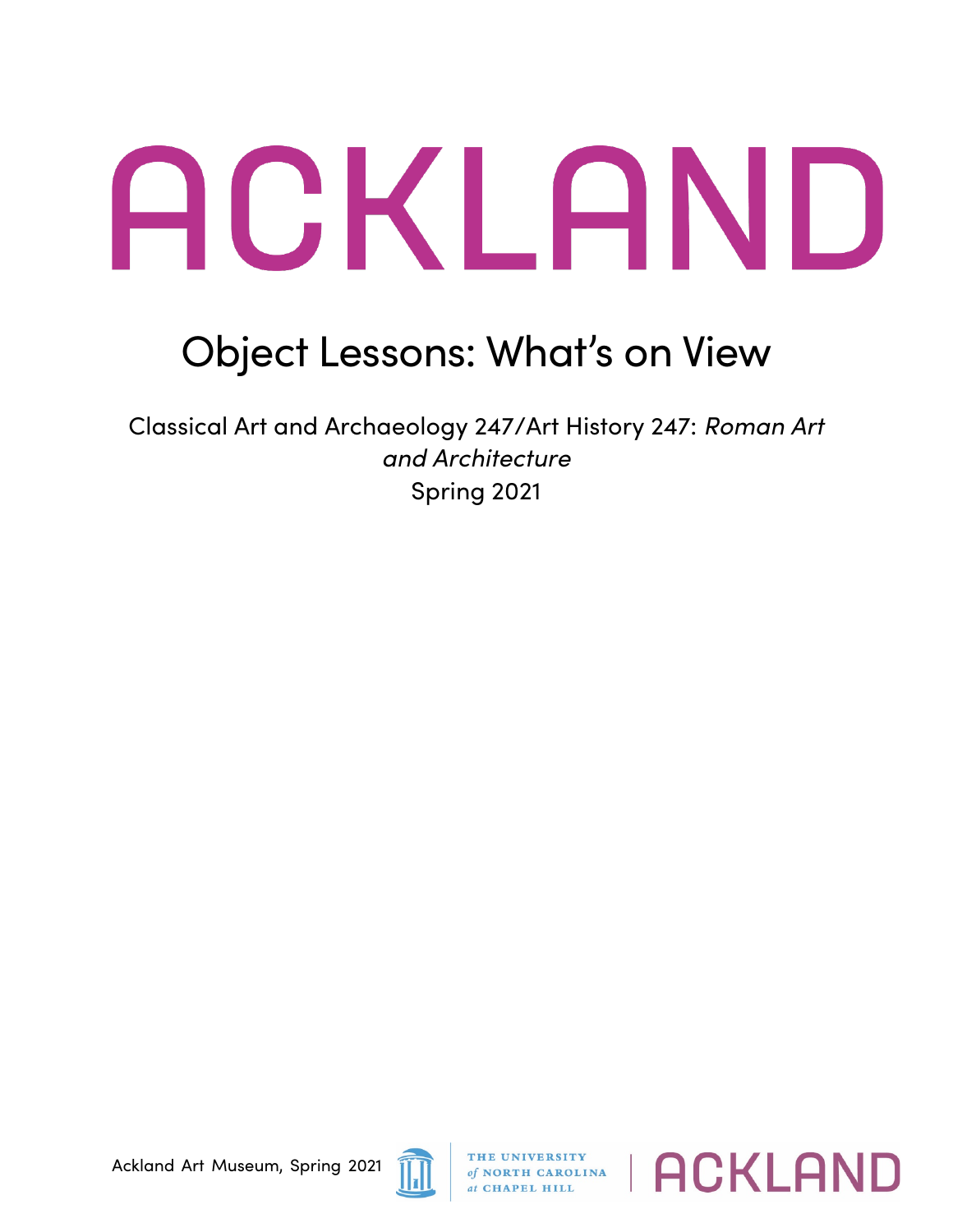| Unidentified artist<br>Roman, Imperial period<br>Head of a Roman Notable, c. 200 CE,<br>recarved c. 250 CE<br>marble<br>Ackland Fund, 69.9.1                           |  |
|------------------------------------------------------------------------------------------------------------------------------------------------------------------------|--|
| Unidentified artist<br>Egyptian<br><b>Textile Fragment</b><br>wool and linen?<br>Gift of Mr. and Mrs. W. Lunsford Long,<br>59.14.4                                     |  |
| Unidentified artist<br>Greek, late Hellenistic period to Roman<br>period<br>Nike (Winged Victory), c. 150 BCE-200 CE<br>terracotta<br>Gift of Mr. William Dale, 78.2.5 |  |
| Unidentified artist<br>Roman, Imperial period<br>Amber-Colored Two-Headed Flask, 2nd<br>century CE<br>glass<br>Gift of Mr. William Dale, 78.2.1                        |  |
| Unidentified artist<br>Roman, Imperial period<br>Saddle-Bag Twin Unguentarium, 4th<br>century CE<br>green glass<br>Ackland Fund, 66.27.11                              |  |
| Unidentified artist<br>Roman, Imperial period<br>Perfume Flask, late 3rd-4th century CE<br>glass<br>Ackland Fund, 66.27.10                                             |  |



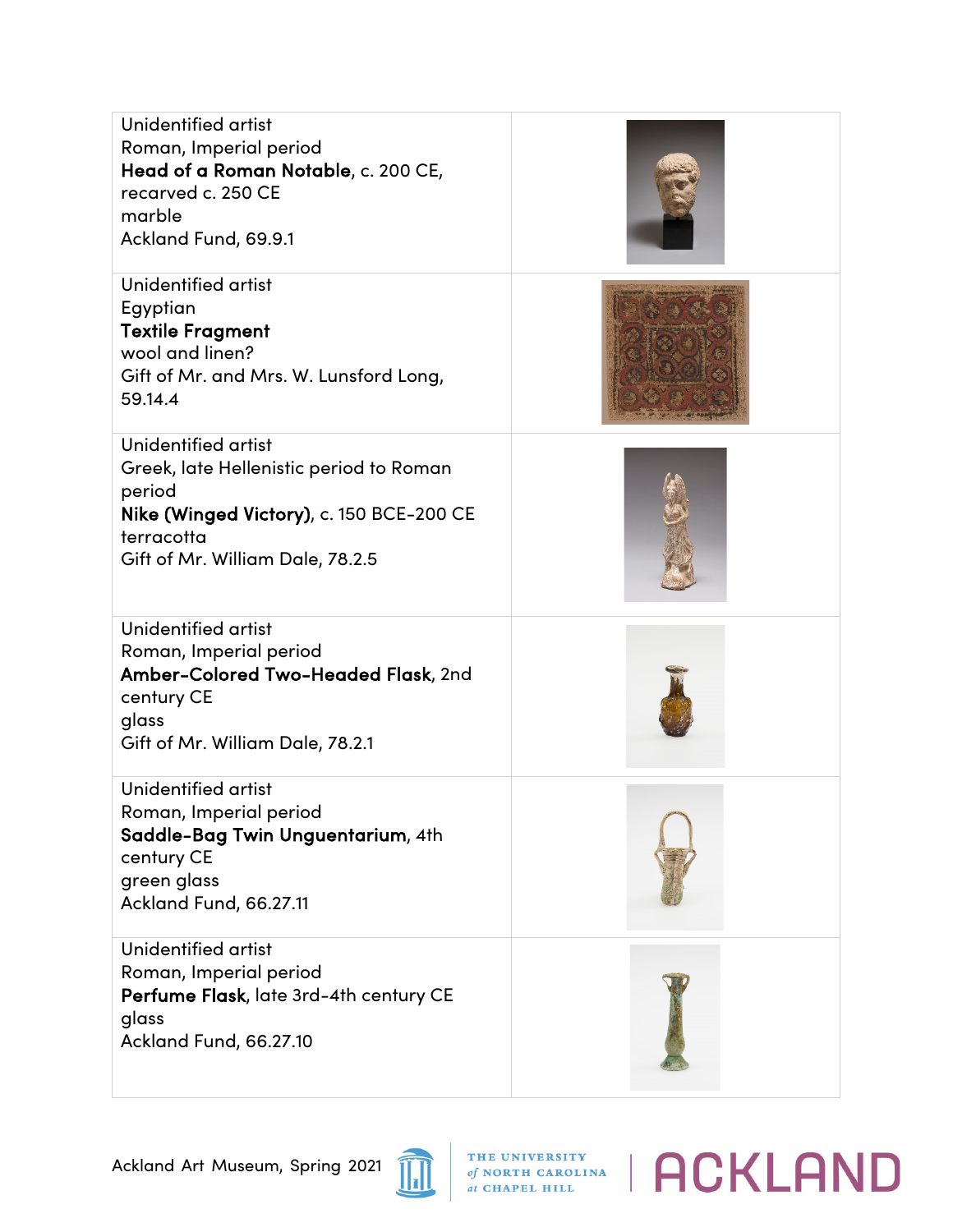| Unidentified artist<br>Transjordan<br>Al-uzza Aphrodite, 1st-2nd century CE<br>terracotta<br>Gift of Mr. William Dale, 78.2.3                                                                                                                                                                                                             |  |
|-------------------------------------------------------------------------------------------------------------------------------------------------------------------------------------------------------------------------------------------------------------------------------------------------------------------------------------------|--|
| Unidentified artist<br>Roman<br><b>Denarius (Obverse: Diademed Head of</b><br>Venus Right, Circular Banker's Mark by<br>Venus' Eye; Reverse: Aeneas Walking Left,<br>Carrying Anchises and Palladium), 47-46<br><b>BCE</b><br>silver<br>Gift of William H. Race, 2012.37.2.4                                                              |  |
| Unidentified artist<br>Roman<br>Denarius (Obverse: Laureate Head of<br>Tiberius Right; Reverse: Livia as Pax,<br><b>Seated Right Holding Olive Branch and</b><br>Long Scepter on Ornate Chair Legs), 14-37<br><b>CE</b><br>silver<br>Gift of William H. Race, 2012.37.2.15                                                                |  |
| Unidentified artist<br>Roman<br><b>Denarius (Obverse: Laureate Head of</b><br><b>Augustus Right; Reverse: Lucius and Gaius</b><br><b>Standing Facing, Shields and Spears</b><br>Between Them, Above, Between the<br><b>Spears, Simpulum and Littuus Turned</b><br>Inwards), 2 BCE-14 CE<br>silver<br>Gift of William H. Race, 2012.37.2.9 |  |
| Unidentified artist<br>Roman<br><b>Denarius (Obverse: Laureate Bust of</b><br>Trajan Right with Drapery on Far Shoulder;<br>Reverse: Equestrian Statue of Trajan Left<br>Holding Spear and Sword), 98-117 CE<br>silver<br>Gift of William H. Race, 2012.37.2.37                                                                           |  |



THE UNIVERSITY of NORTH CAROLINA | ACKLAND